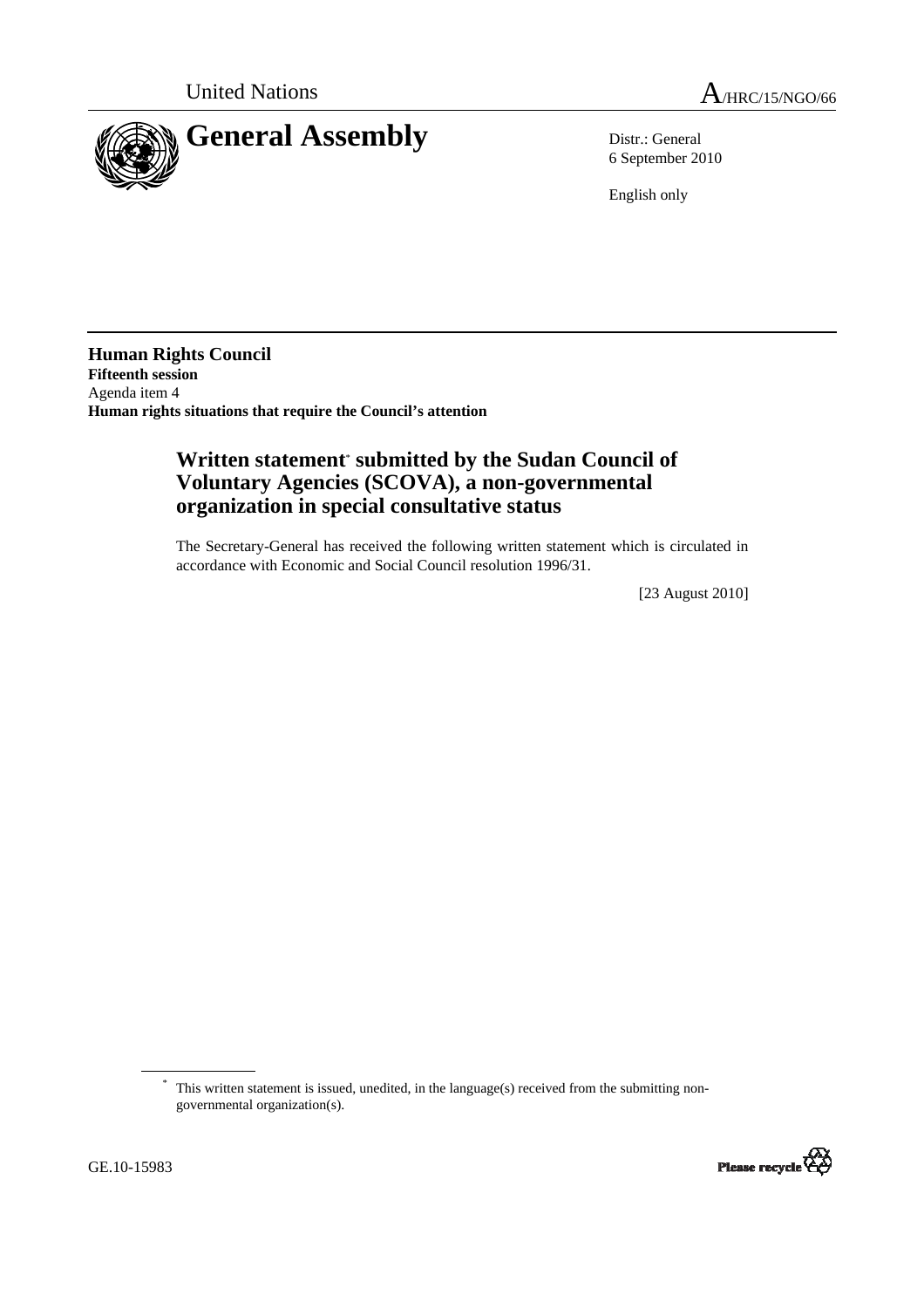## **Statement on the 2010 elections in Sudan**\*\*

The 2010 elections which were held in Sudan represented the beginning of a real transition to democracy and a peaceful transfer of power. It was a true testimony of the comprehensive peace agreement (CPA). An agreement which was witnessed and sponsored by the international community.

The Sudan Council of Voluntary Agencies (SCOVA) and through a national platform for civil society organizations and democratic elections established by the Council included in its membership more than one hundred and thirty organization, participated in the electoral process since its launch. The council with the participation of organizations helped in raising awareness, education and training of observers and election officers and agents of the political parties in both the north and south regions in Sudan. 17365 trainees benefited from the training programs. The platform has effectively deployed 3252 observers covered the various stages of the electoral process in all states of Sudan.

The legal framework for the process of election was governed by the Comprehensive Peace Agreement and the Interim Constitution of 2005, which was issued whereby the Election Law of 2008, which included the formation of a national election commission and referenced the need for local participation and international observation over the elections for the first time in the history of Sudan.

The 2010 elections in Sudan has witnessed a broad participation of various political and social forces, as the number of participating parties was 62 before the withdrawal of some political parties. The number of independent candidates was 1668 from among 14,550 candidates at all levels of the electoral process which elevated the spirit of competition between the various parties to an extent that raised the level of political activity and produced various forms of alliances and political maneuvering.

The participation of civil society organizations in the election process has added value to the process. 1138 local organizations have participated in elections education, training and monitoring which resulted in approximately 25000 local observers.

The electoral process has earned more credibility with the presence of international observers and representatives of 26 missions from different States and international organizations, regional and international and independent missions. The number of international observers was 834.

As the electoral process was evaluated by the size of voter participation, what caught the observers attention was the remarkable percentage of voter registration which was more than 80% while the percentage of voter turnout was more than 60%. And the testimony of observers is that Sudanese people have come to participate peacefully away from violence and in a calm environment throughout the election period which reflects the advancement of the Sudanese people in practice and willingness to contribute to the peaceful rotation of power, renounce violence and achieve a democratic transition.

The participation of Sudanese women in this election was most obvious as women have contributed actively in the process of registration, nomination and election campaigns of parties and independent candidates and their presence was noticeable at the stage of voting as all of this was a sign of women commitment and determination to exercise their constitutional right.

This statement was presented to the Fourteenth Session of the Human Rights Council held in Geneva from 31 May to 18 June 2010 and for technical reasons was not issued.